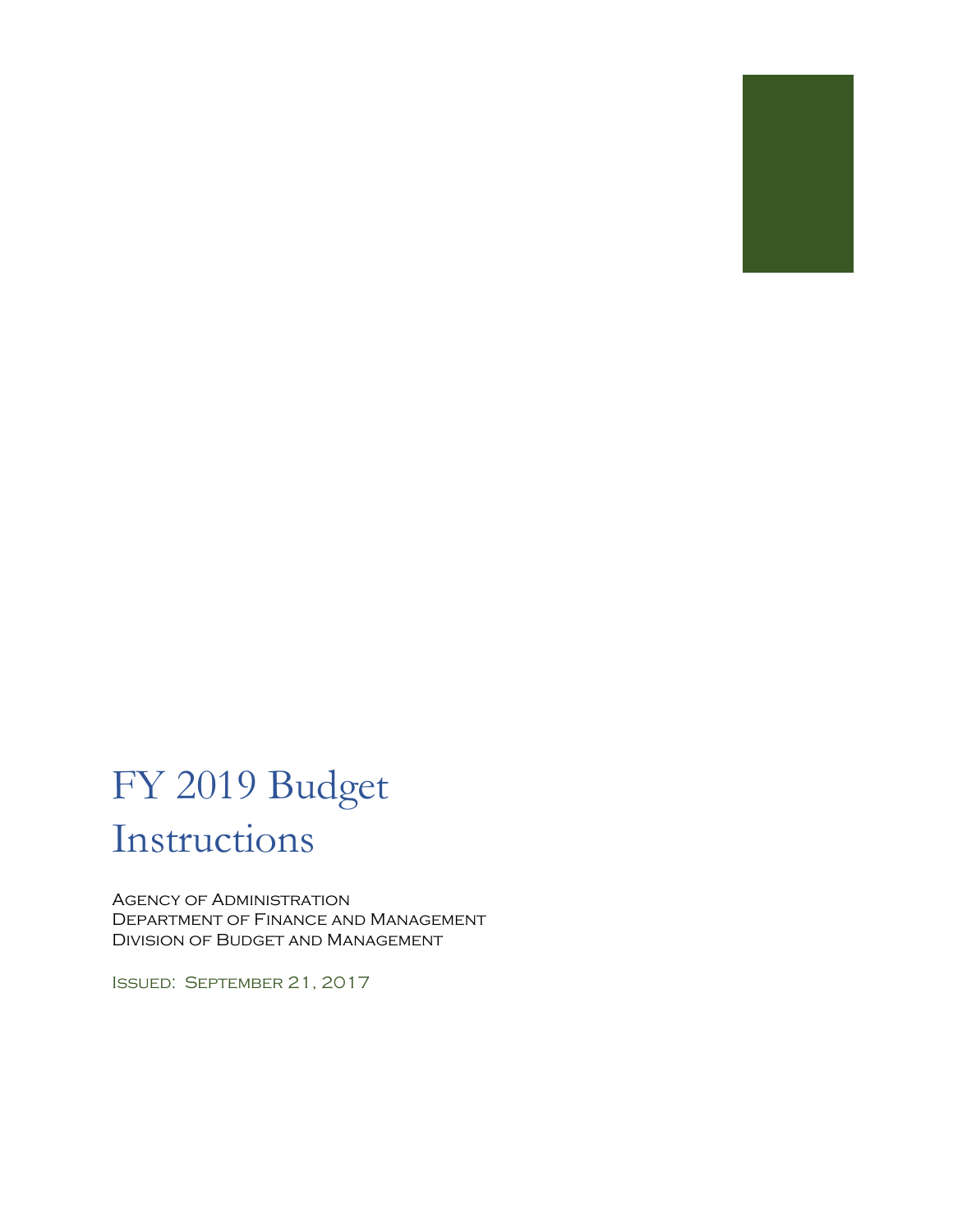## Summary

Finance and Management asks for initial FY2019 budget proposals to be submitted to the Governor by October 16, 2017. While our gap analysis is ongoing, and the governor will determine an appropriate level of funding later this fall, we ask departments to submit level-funded budgets based on postrescission FY2018 levels. Please use the following instructions to guide budget development.

- Budgeting requires choices and we ask all proposals to be filtered through the prism of the Governor's strategic priorities: economic growth, affordability, and help for the most vulnerable. We will use these priorities when reviewing proposals and making choices.
- Level funding does not mean no new programs or initiatives. Please be innovative and bold while living within the confines of existing resources.
- Assume federal funding remains status quo. We will work with affected departments to develop contingency plans, but without better guidance from Washington, let's proceed with what we know as opposed to what might be.
- Level-funding should be understood to include state-wide pressures, including annualization of FY18 Pay Act.
- Similarly, assume no increase in internal service fund charges.
- We recognize that these state-wide pressures constitute a challenge for some departments and we are prepared to discuss the issue during your budget meetings. Please identify the individual impacts of Pay Act annualization, and other state-wide pressures as part of your budget presentation materials.

Initial analysis indicates a deficit between anticipated revenue, based on the most recent consensus forecast accepted by the Emergency Board in July, and current service expenditures. While this follows the pattern of recent years, we're entering the ninth year of an economic expansion and revenue growth is disappointingly sluggish considering the stage of the economic cycle. Expenditures are still growing faster than our ability to fund them.

In addition to sluggish revenue growth, we also face a highly fluid situation in Washington. With over 40% of our revenue coming from the federal government, caution is clearly warranted until we know more.

#### **Agencies or departments must submit their budget requests to the Governor through the Secretary of Administration using the mail folde[r adm.budget@vermont.gov.](mailto:adm.budget@vermont.gov)**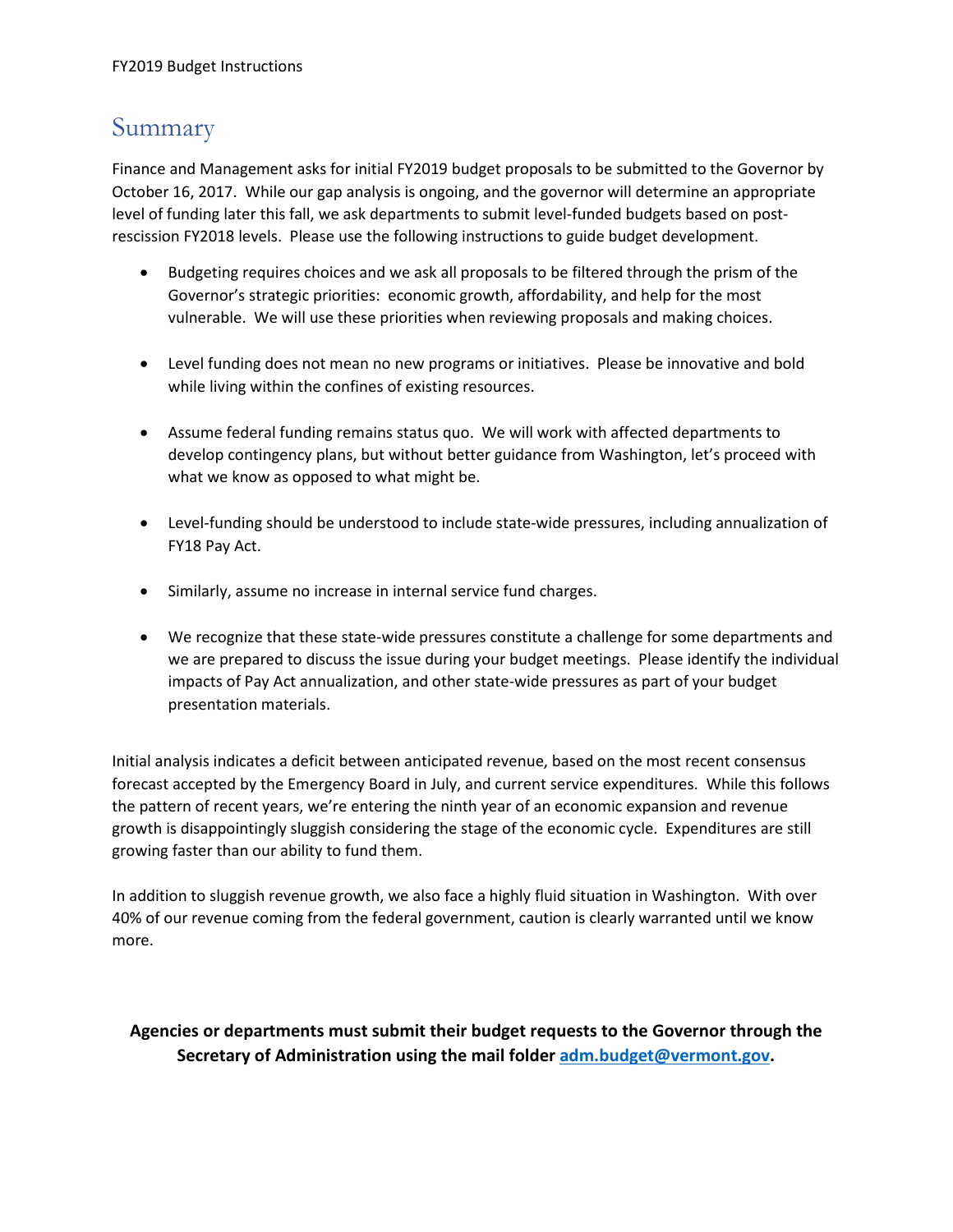### FY 2019 Budget Build Time Line

The following table includes the important dates for the Governor's budget development, submission, and review process. Please note the dates are for planning purposes only and are subject to change.

| Calendar Year 2017    | Description                                                                                        | Due Date                                                                        |
|-----------------------|----------------------------------------------------------------------------------------------------|---------------------------------------------------------------------------------|
|                       | FY 2019 Budget Instructions issued                                                                 | September 21                                                                    |
|                       | Vantage System Open for Department Entry                                                           | September 21                                                                    |
|                       | Initial Budget Submissions due to the Governor submitted<br>electronically to Finance & Management | October 16                                                                      |
|                       | Meetings with Departments and Agencies                                                             | October 16-<br>November 3                                                       |
|                       | Vantage Budgets submitted and moved to Stage 2                                                     | <b>By Departments</b><br><b>Budget Meetings</b><br>with Finance &<br>Management |
|                       | Analysts work with agencies/departments on Budget Submissions                                      | October-<br>November                                                            |
|                       | <b>Internal Service Funds finalized</b>                                                            | November 13                                                                     |
|                       | Non-Salary Benefit Changes finalized                                                               | November 13                                                                     |
|                       | Language for the Big Bill due to Finance & Management                                              | December 1                                                                      |
|                       | Final Targets issued by Finance & Management                                                       | On or around<br>December 14                                                     |
|                       | Final Budget Submissions entered in Vantage                                                        | December 18                                                                     |
|                       | Supplemental information for Legislative requirement due to<br>Finance & Management                | December 18                                                                     |
|                       |                                                                                                    |                                                                                 |
| Calendar Year<br>2018 | Executive budget book goes to print                                                                | On or around<br>January 15                                                      |
|                       | Emergency Board adopts an updated revenue forecast                                                 | On or around Jan 15                                                             |
|                       | Governor's budget address and publication of the Governor's<br>budget documents                    | By January 23                                                                   |
|                       | <b>Budget Testimony to Finance &amp; Management</b>                                                | 1 week prior to<br>testimony                                                    |
|                       |                                                                                                    |                                                                                 |

## Vantage Budget System and Additional Budget Guidance

Finance & Management will once again use data in the Vantage budget system to review Agency and Department budgets. Agencies and Departments are expected to submit their budgets in the Vantage budget system prior to meetings with Finance & Management. The Vantage budget system is available for budget entry, and is pre-loaded with positions and associated personnel costs reflective of the first